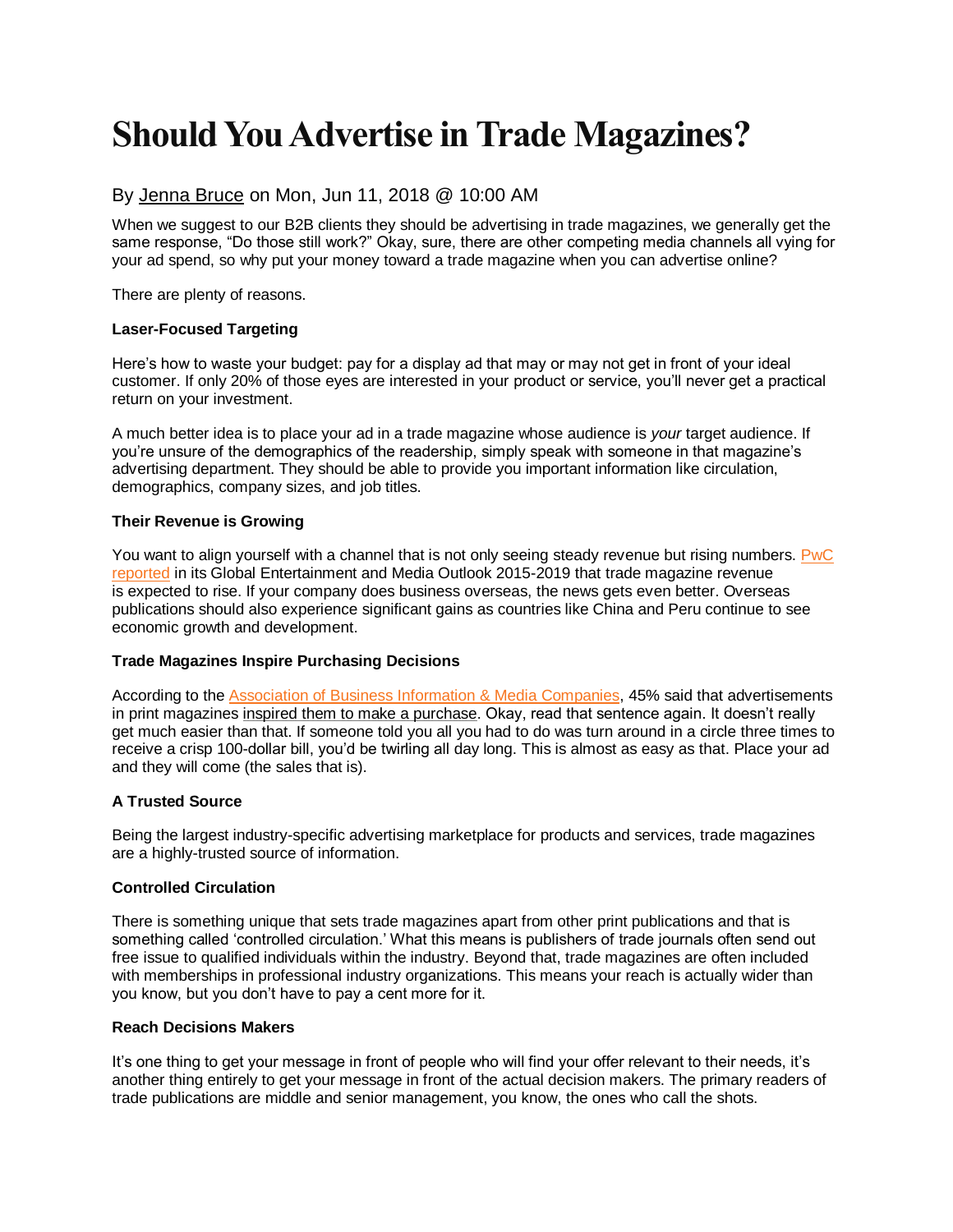# **Why Marketers Can't Count Out Print in 2018**

**MPA president Linda Thomas Brooks shared research that demonstrates print's ability to deliver greater brand awareness and powerful lower funnel metrics for brands.**

Media pundits like to claim that the magazine industry is failig and that print is an antiquated medium. True or not, the "print is dead" drumbeat inevitably taints the perception media buyers have of print as a viable marketing mechanism. Linda Thomas Brooks, president and CEO of the [Association of Magazine Media](http://www.magazine.org/) (MPA), argues that this tired rhetoric glosses over the reality, which is that [print is one of the most effective](http://www.pubexec.com/article/mpa-president-2017-will-year-magazine-publishers-reaffirm-value-marketers-readers/)  [ways to deeply engage consumers,](http://www.pubexec.com/article/mpa-president-2017-will-year-magazine-publishers-reaffirm-value-marketers-readers/) build brand awareness, and sell products. During a presentation at [DigiPub: Harnessing the Power of Data-Driven Print](http://www.pubexec.com/article/future-print-data-driven-future/) in November, Brooks shared third-party research on printed magazines, which reveal an alternative narrative. "We learned that [magazine media works because it builds brand](http://www.pubexec.com/post/digipub-mpa-offered-new-message-printers-showcased-impressive-digital-printing-capabilities/) and sells product at the same time," said Brooks.

Marketers are beginning to reawaken to the value of print as well. The digital revolution made it easier than ever for brands to market directly to consumers, so in the past several years ad spend has gone toward direct marketing tactics, said Brooks. That strategy has hurt brand awareness because many advertisers have focused solely on converting consumers at the point of purchase rather than reaching and engaging new prospects early in the purchase cycle. Brands are beginning to realize that this approach is not sustainable. In addition, brands have encountered new challenges online, such as ad fraud and ads appearing on disreputable sites, which muddle the real value of their online display ads. With brands reevaluating their marketing spend, it's the perfect time for magazine publishers to make the case that print is an important channel in the marketing arsenal and demonstrate how they can help marketers build brand awareness *and* sell product.

Below are four key takeaways from Brooks' presentation. Much of the research referenced can be found on the MPA's [Research & Tools page](http://www.magazine.org/insights-resources/research-tools) and could be useful for publishers as they hone their pitches on print.

## **1. Print Magazines Have the Reach**

"When marketers think of upper funnel activity, they are often thinking of television ads, but magazine media is terrific at reaching in-market consumers," said Brooks. According to Nielsen and GfK MRI research conducted in the spring of 2017, the top six magazines -- including *People*, *Better Homes & Gardens*, and *National Geographic* - have a larger reach among 18- to 49-year-olds than anything on television. "People haven't walked away from print," explained Brooks. "They continue to go to print for inspiration and go to digital channels for complimentary information."